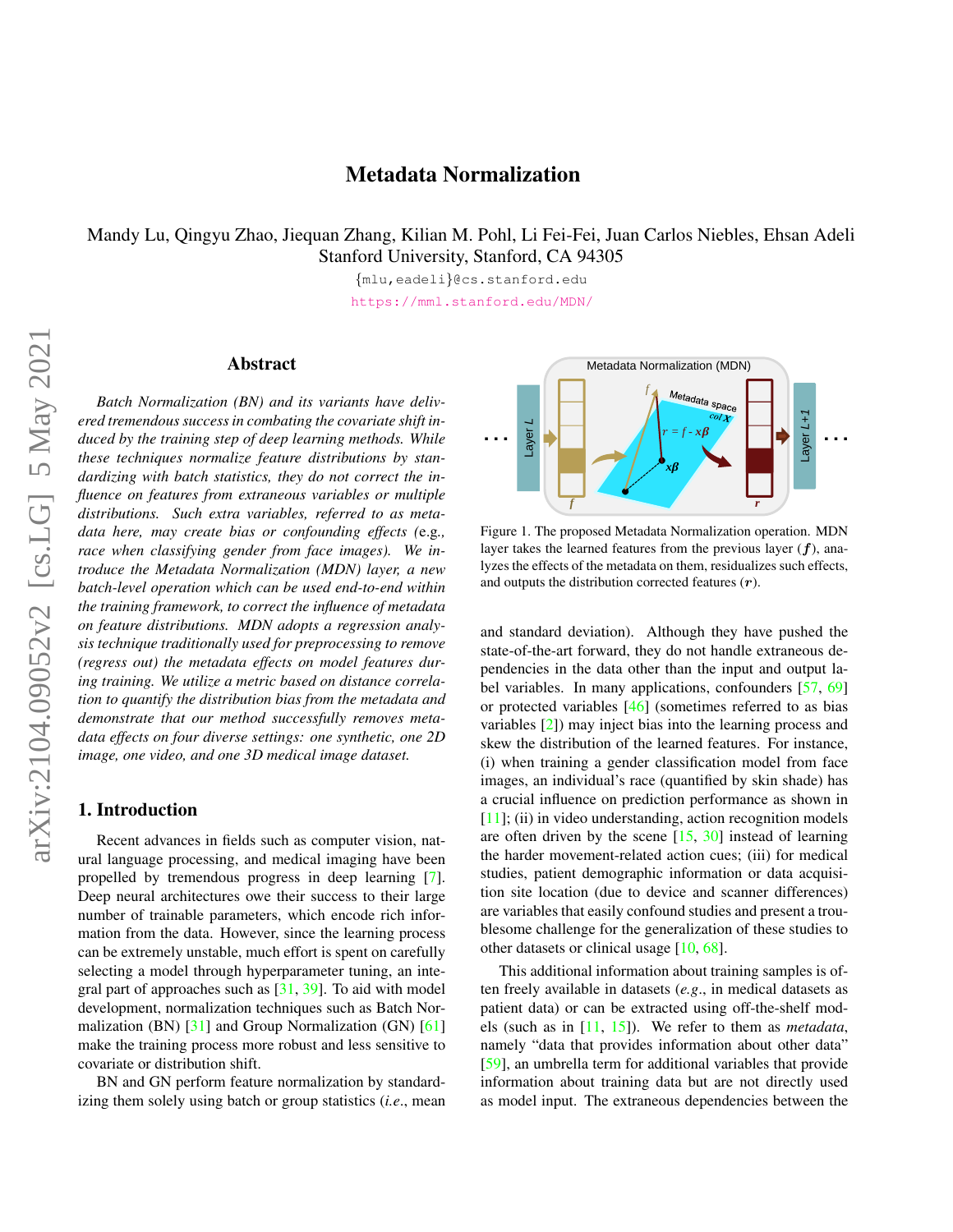training data and metadata directly affect the distributions of the learned features; however, typical normalization operations such as BN and GN operate agnostic to this extra information. Instead, current strategies to remove metadata effects include invariant feature learning [\[4,](#page-8-6) [42,](#page-9-5) [62\]](#page-10-3) or domain adaptation  $[26, 55]$  $[26, 55]$  $[26, 55]$ .

Traditional handcrafted and feature-based statistical methods often use intuitive approaches based on multivariate modeling to remove the effects of such metadata (referred to as study confounders in this setting). One such regression analysis method [\[41\]](#page-9-7) builds a Generalized Linear Model (GLM) between the features and the metadata (see Fig. [1\)](#page-0-0) to measure how much the feature variances are explained by the metadata versus the actual output (*i.e*., ground-truth label)  $[1, 68]$  $[1, 68]$  $[1, 68]$ . The effects of the metadata can then be removed from the features by a technique referred to as "regressing out" the effects of the extraneous variables  $[1, 10, 45]$  $[1, 10, 45]$  $[1, 10, 45]$  $[1, 10, 45]$  $[1, 10, 45]$ . The application of this GLM-based method to deep end-to-end architectures has not yet been explored because it requires precomputed features to build the GLM and is traditionally performed on the dataset prior to training. Thus, this method is inapplicable to vision problems with pixel-level input and local spatial dependencies, which a GLM is unable to model. The key insight we use is that the later layers of a network represent high-level features with which we can build the GLM. In this paper, we extend this widely-explored and seminal regression analysis method by proposing a corresponding operation for deep learning architectures *within a network* to remove the metadata effects from the intermediate features of a network.

As illustrated in Fig. [1,](#page-0-0) we define a Metadata Normalization (MDN) layer which applies the aforementioned regression analysis as a normalization technique to remove the metadata effects from the features in a network<sup>[1](#page-1-0)</sup>. Our MDN operation projects each learned feature  $f$  of the  $L^{th}$  layer to the subspace spanned by the metadata variables, denoted by X, by creating a GLM [\[41,](#page-9-7) [43\]](#page-9-9)  $f = X\beta + r$ , where  $\beta$  is a learnable set of linear parameters,  $X\beta$  corresponds to the component in  $f$  explained by the metadata, and  $r$ is the residual component irrelevant to the metadata. The MDN layer removes the metadata-related components from the feature (Fig. [1\)](#page-0-0) and regards the residual  $r$  as the normalized feature impartial to metadata. We implement this operation in a (mini)batch iterative training setting.

As opposed to BN and its variants that aim at *standardizing the distribution* of the features throughout the training process, MDN focuses on *correcting the distribution* with respect to the chosen metadata variables. When employed in end-to-end settings, this enables deep learning architectures to remove the effects of confounders, protected variables, or biases during the training process. Moreover, the metadata will only correct the distributions if there are such distributions explained by the metadata. On the other hand, if the learned features are orthogonal to the metadata subspace (*i.e*., features are not biased by the metadata variables), the  $\beta$  coefficients will be close to zero and hence will not alter the learning paradigm of the network.

In summary, our work makes the following primary contributions: (1) We propose the Metadata Normalization technique to correct the distribution of the data with respect to the additional, metadata, information; (2) We present a theoretical basis for removal of extraneous variable effects based on GLM and introduce a novel strategy to implement this operator in (mini)batch-level settings; (3) For the cases when output prediction variables are intrinsically correlated with the metadata, we outline a simple extension to MDN to ensure that only extraneous effects of the metadata are removed and not those that pertain to the actual output variables. Our implementation as a simple Py-Torch layer module is available at [https://github.com/](https://github.com/mlu355/MetadataNorm) [mlu355/MetadataNorm](https://github.com/mlu355/MetadataNorm). We show the effectiveness of MDN in four different experimental settings, including one synthetic, one image dataset for gender classification from face images, one video scene-invariant action recognition, and one multi-site medical image classification scenario.

# 2. Related Work

Normalization in Deep Learning: Prior normalization techniques for neural models include Batch Normalization (BN) [\[31\]](#page-9-0), Group Normalization (GN) [\[61\]](#page-10-0) and Layer Normalization [\[6\]](#page-8-9) as canonical examples. BN is a ubiquitous mechanism which uses batch statistics to greatly speed up training and boost model convergence. GN and LN apply similar standardization techniques with group and feature statistics to enable smaller batch sizes and improved performance in many settings, especially on recurrent networks. Analogously to these normalization methods, MDN is implemented in batch-level settings on end-to-end networks and uses batch and feature statistics, but differs in how it shifts the distributions of the features (w.r.t. the metadata).

Statistical Methods for Regressing Out Confounders: Traditional feature-based statistical methods for removing confounders include stratification [\[19\]](#page-8-10), techniques using Analysis of Variance (ANOVA) [\[45\]](#page-9-8), and the use of multivariate modeling such as regression analysis [\[41\]](#page-9-7) with the statistical GLM method outlined above<sup>[\[1,](#page-8-8) [68\]](#page-10-2)</sup>. However, due to their ineffectiveness in dealing with pixel-level data and dependency on handcrafted features, vision-based tasks and end-to-end methods typically use other techniques to alleviate bias or the effects of study confounders. Common techniques include the use of data preprocessing techniques to remove dataset biases such as sampling bias [\[64\]](#page-10-4) and label bias [\[32\]](#page-9-11). Other methods to remove bias from machine

<span id="page-1-0"></span><sup>&</sup>lt;sup>1</sup>Although metadata normalization was previously used to refer to the adjustment of metadata elements into standard formats [\[36\]](#page-9-10), we redefine the term as an operation in deep learning architectures.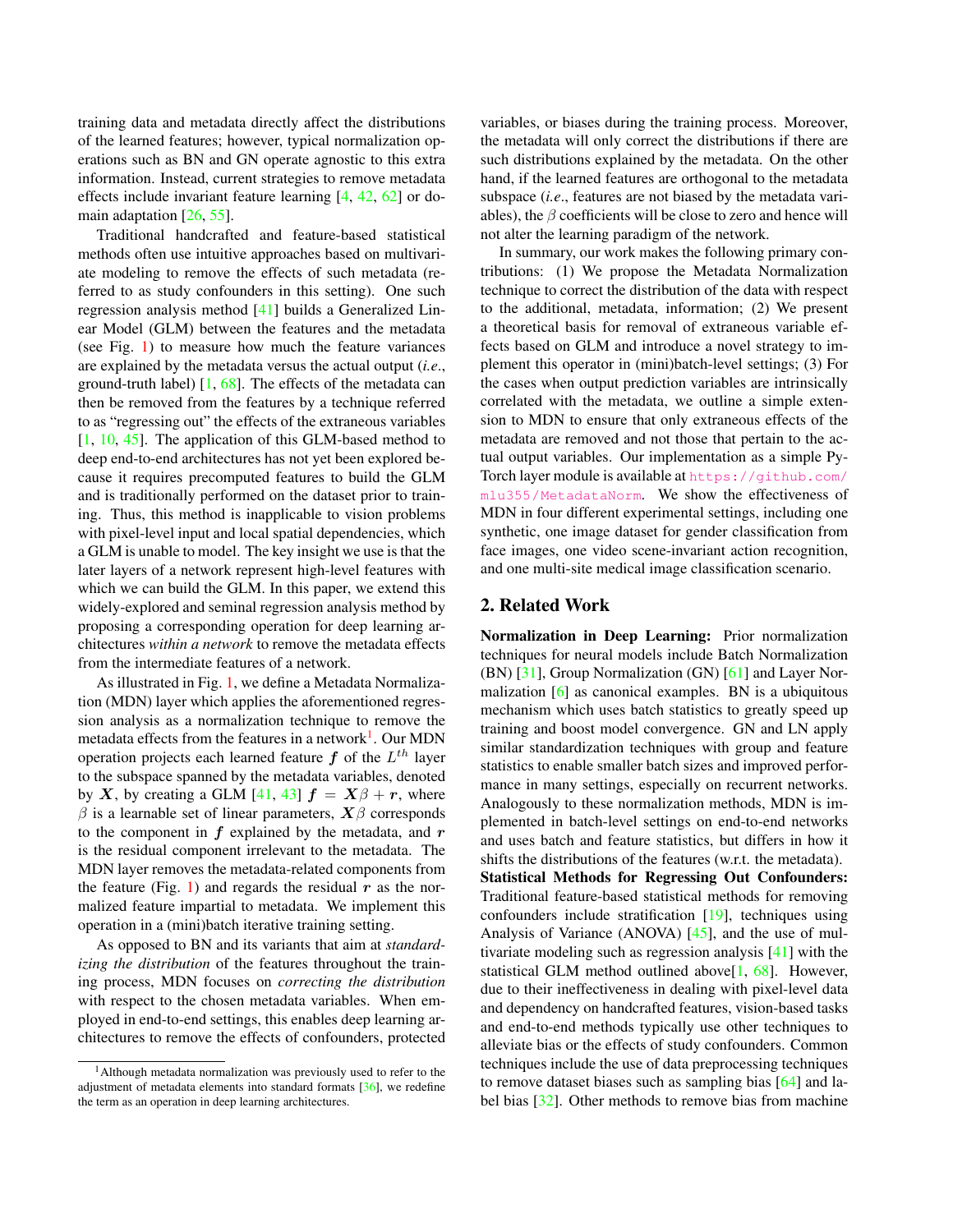learning classifiers include the use of post-processing steps to enforce fairness on already trained, unfair classification models [\[23,](#page-8-11) [29,](#page-8-12) [68\]](#page-10-2). However, algorithms which decouple training from the fairness enforcement may lead to a suboptimal fairness and accuracy trade-off [\[60\]](#page-10-5). Herein, we apply the ideas behind feature-based confounder removal through regression analysis as a batch-level module, which can be added synchronously to the training process.

Bias in Machine Learning: Bias in machine learning models is an increasingly scrutinized topic at the forefront of machine learning research. The prevalence of bias in large public datasets has been a cause for alarm due to their propagation or even amplification of bias in the models which use them. Recent examples of dataset bias in public image datasets such as ImageNet [\[63\]](#page-10-6), IARPA Janus Benchmark A (IJB-A) face  $\lceil 35 \rceil$  and Adience  $\lceil 21 \rceil$  have shown that they are imbalanced with mainly light-skinned subjects and that models trained on them retain this bias in their predictions [\[11,](#page-8-2) [47\]](#page-9-13). Bias is prevalent in a wide range of disciplines, such as gender bias in natural language processing via word embeddings, representations, and algorithms [\[9,](#page-8-14) [16,](#page-8-15) [51\]](#page-9-14) and medical domains [\[34\]](#page-9-15) such as genomics [\[13\]](#page-8-16) and Magnetic Resonance Imaging (MRI) analyses [\[3,](#page-8-17) [22\]](#page-8-18), in which it is common for data to be skewed toward certain populations [\[25,](#page-8-19) [50\]](#page-9-16). Models trained on such biased settings produce biased predictions or can amplify existing biases. Many approaches have been developed to remove these adverse effects for both qualitative causes (*e.g*., for fairness) and for quantitative causes (*e.g*., improving the performance of a model by reducing its dependence on confounding effects).

Fair representation learning is an increasingly popular approach to learn debiased intermediate representations [\[65\]](#page-10-7) that has been explored in numerous recent works [\[2,](#page-8-1) [5,](#page-8-20) [29,](#page-8-12) [37,](#page-9-17) [40,](#page-9-18) [58\]](#page-9-19), with [\[33,](#page-9-20) [54\]](#page-9-21) introducing methods to apply fair and invariant representation learning to continuous protected variables. Recently, adversarial learning has also become a popular area for exploration to mitigate bias in machine learning models [\[2,](#page-8-1) [66\]](#page-10-8). Our MDN paradigm can interpret this problem as correcting the feature distributions by treating the bias and protected variables as the study metadata, and hence has interesting applications for fair representation learning. In contrast with the domain adaptation and invariant feature learning frameworks, MDN is a layer which easily plugs into an end-to-end learning scheme and is also applicable to continuous protected variables.

# 3. Method

With a dataset including  $N$  training samples with prediction labels  $(\mathbf{I}_i, \mathbf{y}_i)$  for  $i \in \{1, \dots, N\}$ , we train a neural network with trainable parameters Θ using a 2D or 3D backbone, depending on the application (2D for images, and 3D for videos or MRIs). MDN layer can be inserted between all convolutional and fully connected layers to correct the distribution of the learned features within the stochastic gradient decent (SGD) framework.

### 3.1. Metadata Normalization (MDN) via GLM

Let  $x_i \in \mathbb{R}^K$  be a column vector storing the Kdimensional metadata of the  $i^{th}$  sample and  $X =$  $[\boldsymbol{x}_1, \dots, \boldsymbol{x}_N]^\top$  be the metadata matrix of all N training samples. Let  $f = [f_1, ..., f_N] \in \mathbb{R}^N$  be a feature extracted at a certain layer of the network for the  $N$  samples. A general linear model associates the two variables by  $f = X\beta + r$ , where  $\beta$  is an unknown set of linear parameters,  $X\beta$  corresponds to the component in f explained by the metadata, and  $r$  is the residual component irrelevant to the metadata. Therefore, the goal of the MDN layer is to remove the metadata-related components from the feature:

$$
r = \text{MDN}(f; X). \tag{1}
$$

In this work, we use an ordinary least square estimator to solve the GLM so that the MDN layer can be reduced to a linear operator. Specifically, the optimal  $\beta$  is given by the closed-form solution

<span id="page-2-1"></span><span id="page-2-0"></span>
$$
\beta = (\boldsymbol{X}^\top \boldsymbol{X})^{-1} \boldsymbol{X}^\top \boldsymbol{f}, \tag{2}
$$

and the MDN layer can be written as

$$
r = f - X\beta = f - X(X^{\top}X)^{-1}X^{\top}f \tag{3}
$$

$$
= (\mathbf{I} - \mathbf{X}(\mathbf{X}^\top \mathbf{X})^{-1} \mathbf{X}^\top) \mathbf{f} = (\mathbf{I} - \mathbf{P})\mathbf{f} = \mathbf{R}\mathbf{f}.
$$
 (4)

Geometrically, P is the projection matrix onto the linear subspace spanned by the metadata (column vectors of  $X$ ) [\[8\]](#page-8-21). The residualization matrix  $\mathbf{R} \in \mathbb{R}^{N \times N}$  is the residual component orthogonal to the metadata subspace (Fig. [1\)](#page-0-0).

#### 3.2. Batch Learning

In a conventional GLM, both  $X$  and  $R$  are constant matrices defined with respect to all  $N$  training samples. This definition poses two challenges for batch stochastic gradient descent. To show this, let  $\hat{\mathbf{X}} \in \mathbb{R}^{M \times K}$  and  $\hat{\mathbf{f}} \in \mathbb{R}^{M}$  be the metadata matrix and feature associated with  $M$  training samples in a batch. In each iteration, we need to re-estimate the corresponding residualization matrix  $\mathbf{\hat{R}} \in \mathbb{R}^{M \times M}$ , which by Eq. [\(4\)](#page-2-0) would require re-computing the matrix inverse  $(\hat{\boldsymbol{X}}^{\top} \hat{\boldsymbol{X}})^{-1}$ , a time-consuming task. Moreover, the GLM analysis generally results in sub-optimal estimation of β when few training samples are available (*i.e.*,  $M \ll N$ ). To resolve these issues, we further explore the closed-form solution of Eq.  $(2)$ , which can be re-written as

<span id="page-2-2"></span>
$$
\beta = (\boldsymbol{X}^\top \boldsymbol{X})^{-1} \sum_{i=1}^N \boldsymbol{x}_i f_i \approx N \boldsymbol{\Sigma}^{-1} \mathbb{E}[\boldsymbol{x} f], \qquad (5)
$$

where  $\Sigma = X^{\top} X$  is a property solely of the metadata space independent of the learned features f and  $\mathbb{E}[xf] \approx$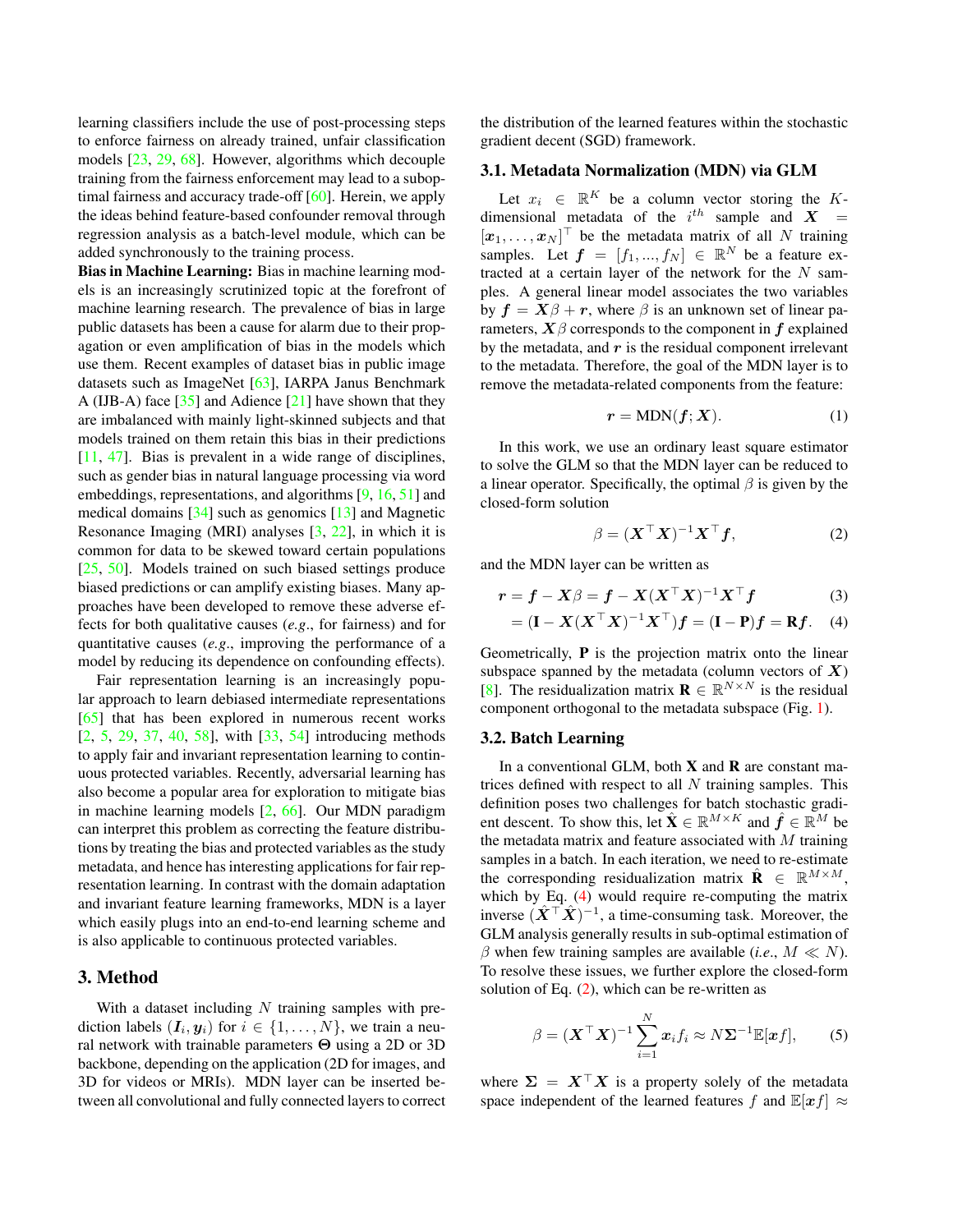$\frac{1}{N} \sum_{i=1}^{N} x_i f_i$ . We propose to pre-compute  $\Sigma^{-1}$  on all N training samples to derive the most accurate characterization of the metadata space before training. During each training step, we compute the batch-level estimate of the expectation  $\mathbb{E}[xf] = \frac{\hat{1}}{M}\hat{X}^\top \hat{f}$ . Hence, the batch estimation of the residualization matrix is

$$
\hat{\mathbf{R}} \approx \hat{f} - \hat{X}(N\Sigma^{-1}\mathbb{E}[xf]) \tag{6}
$$

$$
\approx (\boldsymbol{I} - \frac{N}{M}\hat{\boldsymbol{X}}\boldsymbol{\Sigma}^{-1}\hat{\boldsymbol{X}})^{\top}\hat{\boldsymbol{f}}.
$$
 (7)

We have rederived our residual solution from Eq. [\(4\)](#page-2-0) with the addition of the scaling constant  $\frac{N}{M}$  and  $(\hat{\mathbf{X}}^{\top} \hat{\mathbf{X}})^{-1}$  replaced by our precomputed  $\Sigma^{-1}$ .

### 3.3. Evaluation

During training, we store aggregated batch-level statistics to use during evaluation, when we may not have a large enough batch to form a reliable GLM solution. Observe from Eq. [\(5\)](#page-2-2) that  $\beta$  is re-estimated in each training batch because the features  $f$  are updated after the batch. Since the testing process does not update the model, the underlying association between features and metadata is fixed, so the  $\beta$  estimated from the training stage can be used to perform the metadata residualization. To ensure that the  $\beta$ estimation can accurately encode the GLM coefficients associated with the entire training set and to avoid oscillation from random sampling of batches), we update  $\beta$  at each iteration using a momentum model [\[52\]](#page-9-22):

$$
\beta^k = \eta \beta^k + (1 - \eta)\beta^{k-1},\tag{8}
$$

where  $k \in \{1, \ldots, \tau\}$  is the batch index and  $\eta$  is the momentum constant. During testing, we no longer solve for  $\beta$ and instead use the estimate  $\beta_{\tau}$  from the last training batch

$$
MDN(f; X) = f - X\beta_{\tau}.
$$
 (9)

The batch-level GLM solution will approach the optimal group-level solution with increasing batch size, as larger batches produce a better estimate for the dataset-level GLM solution during both training and evaluation.

#### 3.4. Collinearity between Metadata and Labels

In more complicated scenarios where confounding effects occur, the metadata not only affects the training input but also correlates with the prediction label. In this case, we need to remove the direct association between  $f$  and  $X$ while preserving the indirect association created via  $y$  [\[69\]](#page-10-1). We control for the effect of  $y$  by reformulating the GLM as

$$
\mathbf{f} = \mathbf{X}\beta_X + \mathbf{y}\beta_y + \mathbf{r} = \tilde{\mathbf{X}}\tilde{\beta} + \mathbf{r},\tag{10}
$$

where  $y$  is prediction labels vector of the training samples, X is the horizontal concatenation of  $[X, y]$ , and  $\beta$  is the vertical concatenation of  $[\beta_X; \beta_y]$ . This multiple regression formulation allows us to separately model the variance within the features explained by the metadata and by the labels, so that we only remove the metadata-related variance from the features. To perform MDN in this scenario, we first estimate the composite  $\tilde{\beta}$  in a similar way as in Eq. [\(5\)](#page-2-2) for each batch during training

$$
\tilde{\beta} \approx N \tilde{\Sigma}^{-1} \mathbb{E} \left[ \left[ \boldsymbol{x} f; \boldsymbol{y} f \right] \right], \tag{11}
$$

<span id="page-3-0"></span>where  $\Sigma$  is the covariance matrix of  $\overline{X}$  estimated on the whole training population, and the expectation  $E$  is computed on the batch level. Next, unlike the previous MDN implementation in Eq. [\(7\)](#page-3-0), the residualization is now only performed with respect to  $\beta_X$ 

$$
MDN(f; X) = f - X\beta_X.
$$
 (12)

Controlling for the labels when fitting features to the metadata preserves the components informative to prediction in our residual and thus in the ensuing features of the network.

#### 4. Experiments

We test our method on a variety of datasets covering a diverse array of settings, including both categorical and continuous metadata variables for binary, multi-class, and multi-label classification. For all experiments, our baseline is a vanilla convolutional neural network (2D or 3D CNN), to which we add the proposed MDN to assess its influence on the model learning process. We show that adding MDN to a model can result in improved or comparable prediction accuracy while reducing model dependence on the metadata. The collinearity of the metadata with the labels is handled by adopting the MDN implementation in Section 3.3. We test our method by (1) adding MDN to solely the final fully-connected layers of the network (which we refer to as MDN-FC) and (2) adding MDN to the convolutional layers in addition to the final linear layers (MDN-Conv). For comparison, we add other normalization layers such as Batch Normalization (BN) and Group Normalization (GN) to all convolutional layers of the baseline.

Computational efficiency is one of the strengths of our method, as there are no learnable parameters due to the closed form solution for batch learning in Section 3.2. Therefore, memory cost is negligible and training time comparable to models without MDN. We used NVIDIA GTX 1080 Ti with 11GB VRAM for image experiments and TI-TAN RTX with 24GB VRAM for video experiments.

### 4.1. Metrics

For each of the experiments, we use the squared distance correlation  $(dcor^2)$  [\[53\]](#page-9-23) between our model features and the metadata variables as the primary quantitative metric for measuring the magnitude of the metadata effect on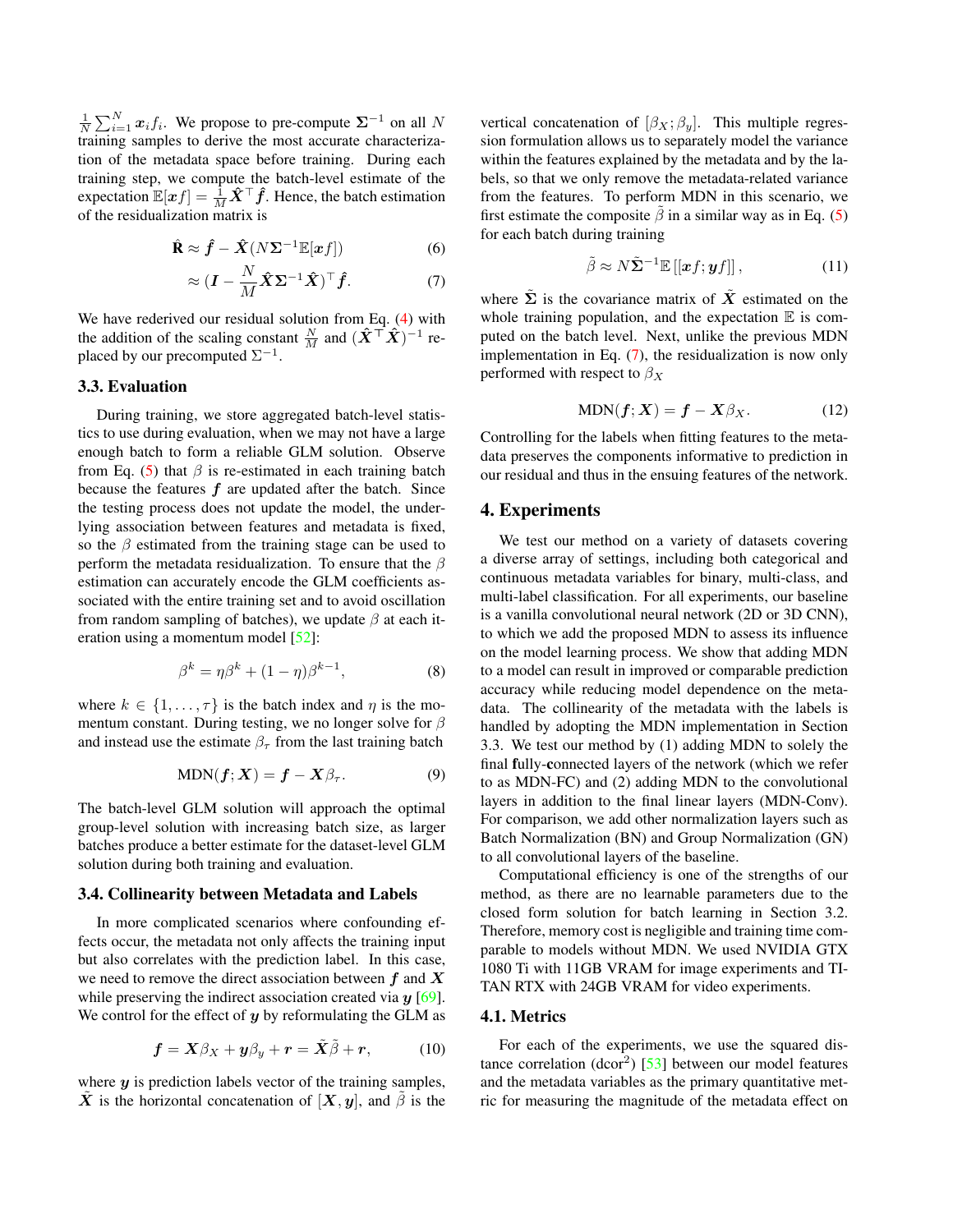

<span id="page-4-0"></span>Figure 2. Synthetic data generation process with a generated training sample. The main diagonal Gaussian  $\sigma_A$  differentiates the two groups while the off-diagonal Gaussian  $\sigma_B$  serves as the metadata.

the features. Unlike univariate linear correlation,  $dcor<sup>2</sup>$ measures non-linear dependency between high-dimensional variables. The lower the  $dcor<sup>2</sup>$ , the less the learned features (and hence the model) are affected by the extraneous variables, with  $d\text{cor}^2 = 0$  indicating statistical independence. The goal is to minimize  $dcor<sup>2</sup>$  and reduce the dependence between the features and metadata variables. We additionally compute balanced accuracy (bAcc) for all experiments to measure prediction performance. With regard to individual experiments, we compute the following additional metrics: (1) for the GS-PPB experiment, we compute accuracy per shade; (2) for the HVU experiment, we compute mean average precision (mAP) for the action classification task.

### 4.2. Synthetic Experiments

The synthetic experiments are constructed as a binary classification task on a dataset of random synthetically generated images comprised of two groups of data, each containing 1000 images of resolution  $32 \times 32$  pixels. Each image is generated by 4 Gaussians, the magnitude of which is controlled by parameters  $\sigma_A$  (controlling quadrants II and IV) and  $\sigma_B$  (controlling quadrant III). Images from Group 1 are generated by sampling  $\sigma_A$  and  $\sigma_B$  from a uniform distribution  $\mathcal{U}(1, 4)$ , while images from Group 2 are generated with stronger intensities from  $\mathcal{U}(3,6)$  (see Figure [2\)](#page-4-0). The difference in  $\sigma_A$  between the two groups is associated with the true discriminative cues that should be learned by a classifier, whereas  $\sigma_B$  is a metadata variable. Therefore, an unbiased model which is agnostic to  $\sigma_B$  should predict the group label purely based on the two diagonal Gaussians without depending on the off-diagonal Gaussian. The overlapping sampling range of  $\sigma_A$  between the two groups leads to a theoretical maximum accuracy of 83.33%.

Our baseline is a simple CNN with 2 convolution/ReLU stacks followed by 2 fully-connected layers of dimension (18432, 84, 1) with Sigmoid activation. We observe the effect of adding MDN to various layers of the baseline: the first (MDN-FC) has one MDN layer applied to the first fully-connected layer, and the second (MDN-Conv) additionally applies MDN to the convolutional layers.

Table [1](#page-4-1) shows the results of 100 runs of each model over batch sizes 200, 1000, and 2000 with 95% confidence intervals (CIs). Our baseline achieves 94.1% training accu-

<span id="page-4-1"></span>Table 1. Comparison of models on the Synthetic Dataset over 100 runs with  $95\%$  CIs for dcor<sup>2</sup> (lower is better) and bAcc (closer to 83.3% is better). Note that the theoretical maximum accuracy of an unbiased model is 83.3%, so significantly higher values indicate that the model is "cheating" by using the metadata.

| Model          | <b>Batch</b> | dcor <sup>2</sup> | bAcc           |
|----------------|--------------|-------------------|----------------|
| Baseline [28]  | 200          | $0.399 + 0.014$   | $94.1 + 0.0$   |
|                | 1000         | $0.464 + 0.004$   | $94.1 + 0.0$   |
|                | 2000         | $0.479 + 0.005$   | $94.1 + 0.0$   |
| <b>BN</b> [31] | 200          | $0.331 + 0.003$   | $93.2 + 0.1$   |
|                | 1000         | $0.289 + 0.004$   | $93.5 \pm 0.1$ |
|                | 2000         | $0.273 + 0.004$   | $93.6 + 0.1$   |
| GN [61]        | 200          | $0.368 + 0.010$   | $94.0 + 0.1$   |
|                | 1000         | $0.399 + 0.009$   | $94.0 \pm 0.1$ |
|                | 2000         | $0.435 + 0.009$   | $94.0 \pm 0.1$ |
| MDN-FC         | 200          | $0.189 + 0.010$   | $90.7 + 0.1$   |
|                | 1000         | $0.043 + 0.008$   | $86.7 + 0.7$   |
|                | 2000         | $0.028 + 0.012$   | $82.4 + 1.2$   |
| MDN-Conv       | 200          | $0.181 + 0.019$   | $89.5 + 0.8$   |
|                | 1000         | $0.017 + 0.007$   | $82.8 + 0.4$   |
|                | 2000         | $0.003 \pm 0.000$ | $83.4 + 0.1$   |

racy, significantly higher than the theoretical maximum accuracy of 83.3%, so it must be falsely leveraging the metadata information for prediction. Similarly, BN and GN produce accuracies around 93% and 94%, confirming that neither technique corrects for the distribution shift caused by the metadata. On the other hand, MDN-Conv and MDN-FC produce accuracies much closer to the theoretical unbiased optimum. As batch size increases, both MDN-FC and MDN-Conv decrease in accuracy until hitting the theoretical optimum, which suggests they have completely removed their dependence on the metadata without removing components of features which aid in prediction. MDN-FC reaches the max accuracy at batch size 2000 with 82.4% and MDN-Conv reaches the max accuracy more quickly, with 82.8% at batch 1000. We measure dcor<sup>2</sup> between the features in the first FC layer and the metadata variable for samples from each group separately (Fig. [3\)](#page-5-0) and then record the average in Table [1.](#page-4-1) We observe that  $dcor<sup>2</sup>$  for both MDN models is significantly lower than the lowest baseline  $dcor<sup>2</sup>$  of 0.399 (Table [1\)](#page-4-1). The dcor<sup>2</sup> decreases as batch size increases; *e.g*., when using a batch size of 2000, the correlation drops to virtually 0, indicating an exact independence between network features and the metadata variable  $\sigma_B$ . These results corroborate our expectation from section 3.2 that the batchlevel GLM solution will approach the optimal group-level solution with large batches.

MDN-Conv has superior results to MDN-FC in terms of lower dcor<sup>2</sup> and accuracy closer to 83.33%. This suggests that forming a sequence of linear models by applying MDN to successive layers (after each convolution) may gradually remove nonlinear effects between features and metadata variables. Figure [4](#page-5-1) shows the tSNE visualization of features extracted from the baseline and from MDN-Conv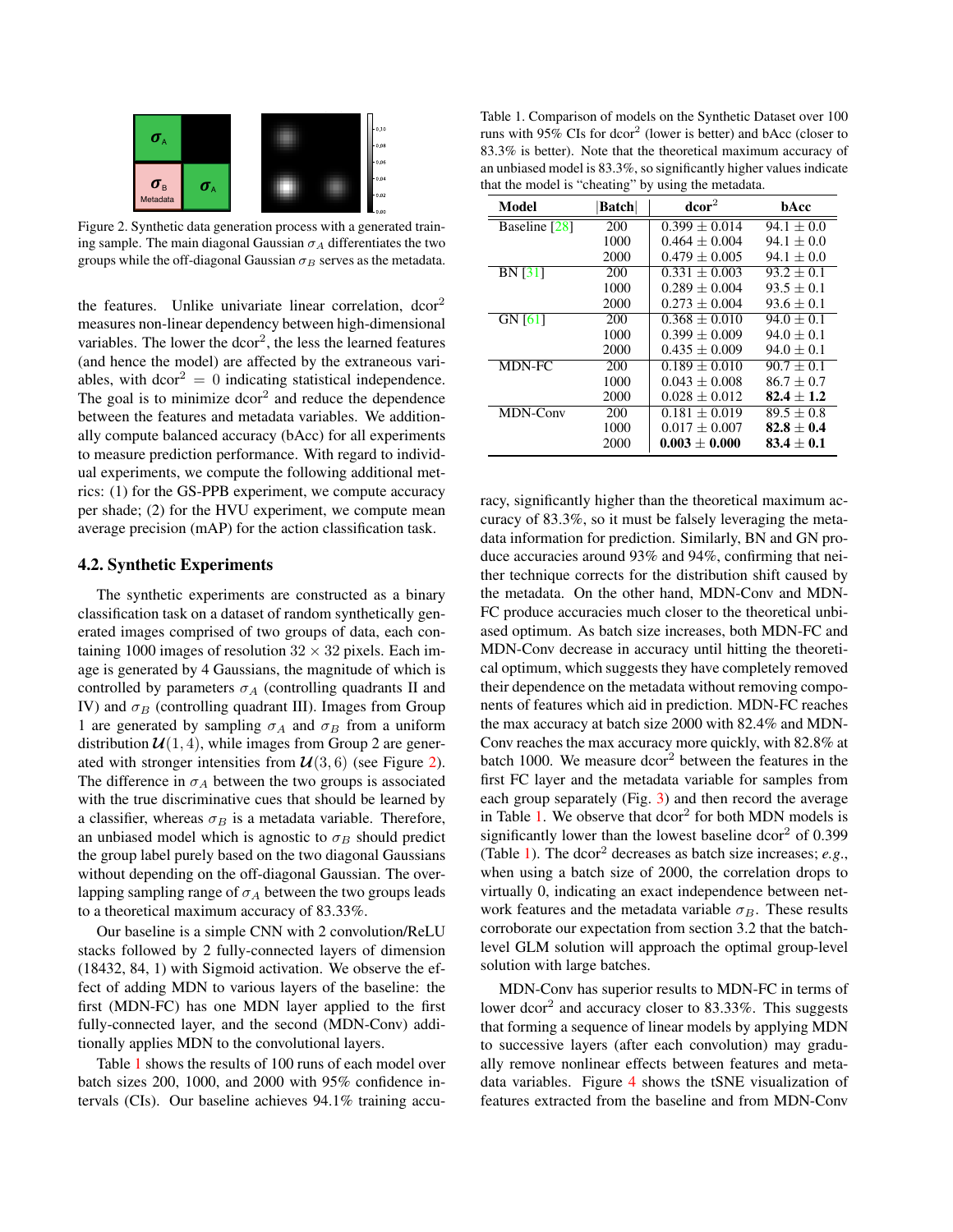

<span id="page-5-0"></span>Figure 3. Effect of MDN across different batch sizes on the synthetic dataset measured in dcor<sup>2</sup> (averaged over 100 runs).



<span id="page-5-1"></span>Figure 4. tSNE of features extracted from baseline and MDN-Conv on the synthetic dataset. Samples from the overlapping region  $U(3, 4)$  are separable in baseline but not in MDN-Conv.



<span id="page-5-3"></span>Figure 5. Accuracy by shade on the GS-PPB dataset for different methods pretrained on ImageNet.

with 3 groups: samples with kernels sampled from the overlapping  $\mathcal{U}(3, 4)$  region, which should not be separable without using the metadata, and samples separable into Group 1 and Group 2 using only  $\sigma_A$  (with kernels in  $\mathcal{U}(1,3)$  and  $U(4, 6)$ ). Our tSNE plot shows that the overlapping region is separable in the baseline features but not in MDN-Conv.

#### 4.3. Gender Prediction Using the GS-PPB Dataset

The next experiment is gender prediction on the face images in the Gender Shades Pilot Parliaments Benchmark (GS-PPB) dataset [\[11\]](#page-8-2). GS-PPB contains 1,253 face images of 561 female and 692 male subjects, each labeled with a shade on the Fitzpatrick six-point labeling system [\[24\]](#page-8-23) from type 1 (lighter) to type 6 (darker). Face detection is used to crop the images to ensure that our classification relies solely on facial features [\[27\]](#page-8-24). It has been shown that models pre-trained on large public image datasets such as ImageNet amplify the dependency between shade and target labels due to dataset imbalance [\[11,](#page-8-2) [63\]](#page-10-6). A large dis-

<span id="page-5-2"></span>Table 2. Per-shade bAcc and per-class dcor<sup>2</sup> on GS-PPB. Results are averaged over 5 runs of 5-fold CV with 95% Confident Intervals with batch size 250 for all models. Best results are bolded and second best are underlined.

| Shade                       | MDN-Conv        | MDN-FC          | Baseline [28]   | <b>BN</b> [31]                    | GN [61]        |
|-----------------------------|-----------------|-----------------|-----------------|-----------------------------------|----------------|
|                             | $96.2 \pm 1.1$  | $95.9 + 1.2$    | $95.2 + 1.5$    | $96.6 \pm 0.6$                    | $95.6 + 1.5$   |
| $\mathcal{D}_{\mathcal{L}}$ | $96.2 + 0.6$    | $96.0 \pm 0.6$  | $94.5 + 0.8$    | $95.7 + 0.7$                      | $95.6 + 0.9$   |
| $\mathcal{R}$               | $96.4 + 0.8$    | $94.5 + 1.7$    | $94.9 + 1.2$    | $95.2 + 1.1$                      | $95.1 + 1.4$   |
| $\overline{4}$              | $95.7 \pm 1.6$  | $94.3 + 1.8$    | $95.0 + 1.6$    | $94.9 + 1.4$                      | $94.6 + 2.1$   |
| 5                           | $95.1 + 0.7$    | $93.8 + 0.8$    | $93.3 + 0.8$    | $93.8 + 1.0$                      | $93.3 + 1.0$   |
| 6                           | $91.0 + 0.9$    | $90.9 \pm 1.0$  | $87.6 + 1.4$    | $88.5 + 1.0$                      | $89.0 + 1.6$   |
| Avg.                        | $95.1 \pm 0.4$  | $94.2 \pm 0.5$  | $93.4 \pm 0.7$  | $94.1 \pm 0.4$                    | $93.8 \pm 0.5$ |
| $dcor^2 \mathbf{F}$         | $0.06 \pm 0.01$ | $0.07 + 0.01$   | $0.14 + 0.02$   | $0.22 + 0.02$ $0.17 + 0.01$       |                |
| dcor <sup>2</sup> M         | $0.08 + 0.01$   | $0.09 + 0.01$   | $0.05 + 0.01$   | $0.10 + 0.01$   $0.10 + 0.01$     |                |
| Avg.                        | $0.07 \pm 0.01$ | $0.08 \pm 0.01$ | $0.10 \pm 0.01$ | $0.16 \pm 0.01$   $0.13 \pm 0.01$ |                |

crepancy in classification accuracy of such pre-trained models has been observed between lighter and darker shades, with lowest accuracy in shades 5 and 6. In this experiment, we aim to to reduce the shade bias in a baseline VGG16 backbone model [\[48\]](#page-9-24) pre-trained on ImageNet [\[18\]](#page-8-25) (chosen for its known dataset bias to shade  $[63]$ ) by fine-tuning on the GS-PPB dataset using MDN with shade as the metadata variable. In our VGG16 baseline, we replace the final FC layers with a simple predictor of two FC layers. We test MDN by applying it to the first FC layer (MDN-FC) and additionally to the last convolutional layer (MDN-Conv).

Table [2](#page-5-2) shows prediction results across five runs of 5 fold cross-validation. Per shade accuracies are further visualized in the box plot Figure [5.](#page-5-3) MDN-Conv and MDN-FC both achieve higher accuracies on the darker shades 5 and 6 with comparable or higher performance for other shades, correcting for the bias in the baseline VGG16 pretrained on ImageNet. Both MDN models also achieve the highest average bAcc and lowest correlations, with MDN-Conv obtaining the highest average bAcc of 95.1% and the lowest dcor<sup>2</sup> on average and for females, with second highest dcor<sup>2</sup> for males (F:0.06, M:0.08, Avg:0.07). The baseline achieved slightly lower dcor<sup>2</sup> for males but much higher for females and on average (F:0.14, M:0.05, Avg:0.10).

BN and GN increase accuracy when applied to the baseline, which is expected, as they have been shown to improve stability and performance. However, when compared with the MDN models, they produce higher correlation and less robust results. Smaller average accuracy and a much higher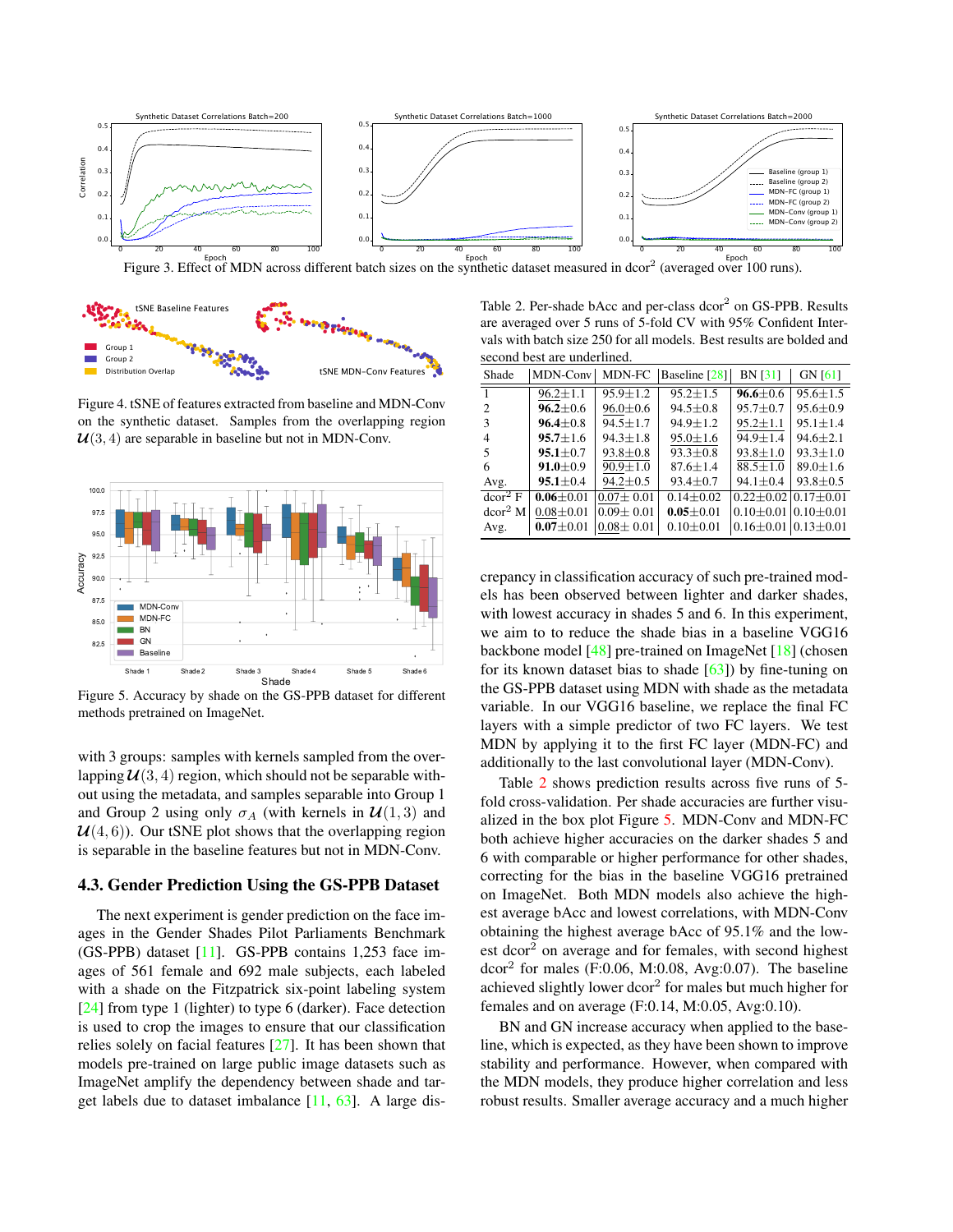

<span id="page-6-0"></span>Figure 6. Comparison of train dcor<sup>2</sup> for MDN-FC, Baseline and BN on HVU pretrained on the Kinetics-700 Dataset

dcor<sup>2</sup> for females than for males in the non-MDN models indicates that they more heavily leveraging shade for females than for males. This difference is greatly reduced by MDN, which has dcor<sup>2</sup> agnostic to gender. Our experiment shows that in settings where features are heavily impacted by metadata, MDN can successfully correct the feature distribution to improve results over normalization methods that only perform standardization using batch or group statistics.

#### 4.4. Action Recognition Using the HVU Dataset

The Holistic Video Understanding (HVU) dataset [\[20\]](#page-8-26) is a large scale dataset that contains 572k video clips of 882 different human actions. In addition to the action labels, the videos are annotated with labels of other categories including 282 scene labels. We use the original split from the paper, with 481k videos in the training set and 31k videos in the validation set. Our task is action recognition with scene as our metadata, aiming to reduce the direct reliance of our model on scene. Action recognition architectures are often biased by the background scene because videos of the same action are captured in similar scenes [\[15,](#page-8-3) [30\]](#page-8-4). These architectures may capture the easier scene cues rather than the harder-to-understand movement cues that define the action in time, which can reduce generalizability to unseen cases.

We use a 3D-ResNet-18 [\[28\]](#page-8-22) architecture pretrained on the Kinetics-700 dataset [\[12\]](#page-8-27) as our BN model and our baseline is the same with no normalization (BN layers removed). MDN is added to the final FC layer of the baseline before the output layer (MDN-FC). The metadata variables are one-hot vector encodings of the top 50 scenes by occurrence. The model is fine-tuned on the HVU dataset until validation accuracy converges, at around 70 epochs. Figure [6](#page-6-0) and Table [3](#page-6-1) show that while the baseline model increases in dcor<sup>2</sup> during training, MDN and BN decrease, even though BN has higher dcor<sup>2</sup>. MDN displays the lowest dcor<sup>2</sup> by far of 0.182, so we have clearly succeeded at reducing the dependence between our model features and scene. However, both MDN and BN experience slightly lower mAP than the baseline without normalization. This is not surprising since scenes may provide information about the action itself, separating cases where the model directly uses scene for prediction and indirectly does so with action

<span id="page-6-1"></span>Table 3. Action recognition performance on the HVU dataset.

| Model                             |       | $dcor^2$ mAP $(\%)$ |
|-----------------------------------|-------|---------------------|
| BN (3D-ResNet-18) [31]            | 0.335 | 39.7                |
| Baseline (3D-ResNet-18 - BN) [28] | 0.307 | 42.4                |
| $MDN-FC (3D-ResNet-18 + MDN)$     | 0.182 | 40.3                |



<span id="page-6-3"></span>Figure 7. Prediction accuracy of each cohort and the balanced accuracy over the 4 cohorts on the testing folds (averaged over the 5 folds) versus training iterations.

as an intermediate dependency. Thus, removing scene dependence may hurt model performance measured by metrics such as mAP by either preventing it from "cheating" by directly using the scene for prediction, or removing useful components of the features. We have demonstrated that MDN successfully removes direct reliance of our model on scene, but further exploration is needed to fully interpret the effect on model performance and generalizability.

This video action recognition experiment is also particularly challenging due to the large dimensionality of video input. This is a common problem in video recognition tasks for batch-level operations such as BN. In our case with batch size 256, larger batch sizes would provide better estimates of the GLM parameters. Several prior works [\[14,](#page-8-28) [17,](#page-8-29) [49\]](#page-9-25) have proposed work-around solutions by calculating aggregated gradients from several batches or aggregated batch-level statistics to virtually increase batch size. This area requires further study and we anticipate that implementing such strategies may improve results further.

<span id="page-6-2"></span>Table 4. Multi-site multi-label disease diagnosis classification based on 3D MRIs and accuracy scores with respect to the target (UCSF) dataset. Recall rate (accuracy) for each cohort, bAcc of all cohorts, standard deviation of per-cohort recall, and distance correlation between the learned features and dataset labels.

| Class                     | # of Subjects |                   | <b>Baseline</b> | <b>BN</b> [31] | <b>GN [61]</b> | <b>MDN</b> |
|---------------------------|---------------|-------------------|-----------------|----------------|----------------|------------|
|                           | Total         | <b>UCSF</b>       |                 |                |                |            |
| <b>CTRL</b>               | 460           | 156               | 8.3%            | 9.6%           | 14.1%          | 41.7%      |
| <b>HIV</b>                | 112           | 37                | 63.0%           | 62.2%          | 66.9%          | 32.4%      |
| MCI                       | 732           | 335               | 37.8%           | 54.6%          | 51.4%          | 73.7%      |
| <b>HAND</b>               | 145           | 145               | 42.1%           | 55.9%          | 52.4%          | 42.0%      |
| Overall bAcc              |               | 37.8%             | $45.6\%$        | 46.1%          | 47.5%          |            |
| <b>Standard Deviation</b> |               | 22.5%             | 25.2%           | 22.5%          | 18.1%          |            |
|                           |               | dcor <sup>2</sup> | 0.26            | 0.30           | 0.34           | 0.06       |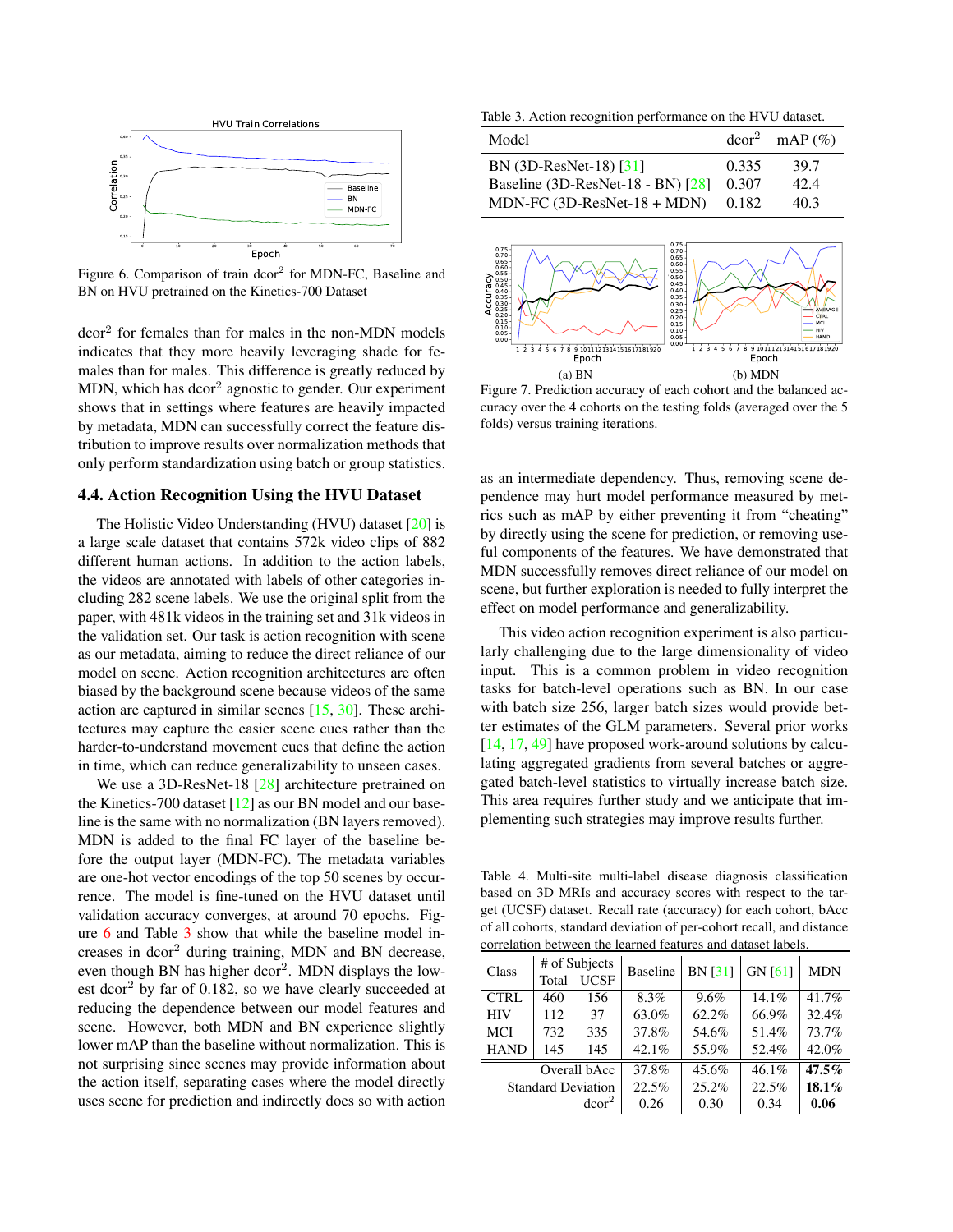

<span id="page-7-0"></span>Figure 8. tSNE visualization of the features extracted from the convolutional layers with BN or with MDN. Each data point is color-coded based on the dataset label.

#### 4.5. Classification of Multi-Site Medical Data

The last experiment is diagnostic disease classification of 4 cohorts of participants based on their T1-weighted 3D MRI scans. The 4 cohorts are healthy control (CTRL) subjects, subjects that show Mild Cognitive Impairment (MCI), those diagnosed with Human Immunodeficiency Virus (HIV) infection, and subjects with HIV-Associated Neurocognitive Disorder (HAND). Since HAND is a comorbid condition that combines the characteristics of HIV and MCI, the classification is formulated as a multi-label binary classification problem, where we predict for each subject whether 1) the subject has MCI diagnosis; and 2) the subject is HIV-positive. The HAND patients are positive for both labels and the CTRLs are negative for both.

The T1-weighted MR images used in this study were collected at the Memory and Aging Center, University of California - San Francisco (UCSF; PI: Dr. Valcour) [\[67\]](#page-10-9) shown in Table [4.](#page-6-2) Since the number of subjects is relatively small, especially for the HIV cohort ( $N = 37$ ), we augment the training dataset with MRI scans collected by the Neuroscience Program, SRI International (PI: Dr. Pfefferbaum), consisting of 75 CTRLs and 75 HIV-positive subjects [\[1\]](#page-8-8), and by the public Alzheimer's Disease Neuroimaging Initiative (ADNI1) [\[44\]](#page-9-26), which contributed an additional 229 CTRLs and 397 MCI subjects. To perform classification on such multi-site data, the source of the data (dataset label) becomes the metadata, which is parameterized here by onehot encodings. Medical imaging datasets acquired in multiple sites with different scanning protocols is a core challenge for machine learning algorithms in medicine, [\[38,](#page-9-27) [56\]](#page-9-28), as different scanning protocols lead to different image formations. Differing class formations across sites (as in this experiment) creates a simple undesirable cue for the model to leverage during prediction as a confounder. We corrected the features distribution by deeming the acquisition site as our metadata variable and employing our MDN operation.

The baseline classification model consists of a feature extractor and a classifier. We designed the feature extractor as 4 stacks of  $3 \times 3 \times 3$  convolution/ReLU/BN/max-pooling layers with dimension (16, 32, 64, 32). The classifier consists of 2 fully connected layers with dimension (2048, 128, 16). We construct each batch by sampling 10 subjects from each cohort of each dataset (with replacement). The model accuracy is evaluated by 5-fold cross-validation with respect to the 4 cohorts of UCSF, which is the primary goal of the experiment. We train the model for 20 epochs until the bAcc on the testing folds (averaged over the 5 testing folds) converges. We then rerun the experiment by replacing the BN layers in the baseline model with MDN layers.

We observe from Table [4](#page-6-2) and Fig. [7](#page-6-3) that MDN improves bACC for the multi-label prediction compared to the baselines with BN and GN. The baseline models exhibit highly imbalanced predictive power among the 4 cohorts reflected by the large discrepancy in per-cohort recall (std of 25.2% and 22.5%). This is in part because the 3 datasets represent distinct cohort constructions (*e.g*., ADNI only contains MCI, but no HIV) so the multi-domain feature distribution is likely to bias the discriminative cues related to the neurological disorders. This, however, is not the case for MDN, which successfully reduces the accuracy discrepancy among cohorts (std of 18.1%). The CTRL group received an especially high increase in bAcc, from 9.6% in BN and 14.1% in GN to 41.7% in MDN.

The reduced dataset bias is also evident in the distance correlation analysis, which examines the dependency between the features extracted from the convolutional layers and the dataset label. Table  $4$  records the average dcor<sup>2</sup> derived over the 5 testing folds, and MDN achieves a significantly lower metric than the baseline model. Qualitatively, we randomly select a testing fold and use t-SNE to project the features learned by the two models into a 2D space and color-code the data point by their dataset label (Fig. [8\)](#page-7-0). The features are clearly clustered by dataset assignment for the baseline model, whereas this adverse clustering effect is significantly reduced after MDN.

### 5. Conclusion

We presented a novel normalization operation for deep learning architectures, denoted by Metadata Normalization (MDN). This operation, used in end-to-end settings with any architecture, removes undesired extraneous relations between the learned features of a model and the chosen metadata. MDN extends traditional statistical methods to deep learning architectures as a network layer that corrects the distribution shift of model features from metadata, differing from BN and its variants that only standardize the features. Therefore, it can effectively combat bias in deep learning models as well as remove the effects of study confounders in medical studies. Our results on four diverse datasets have shown that MDN is successful at removing the dependence of the learned features of a model on metadata variables while maintaining or improving performance.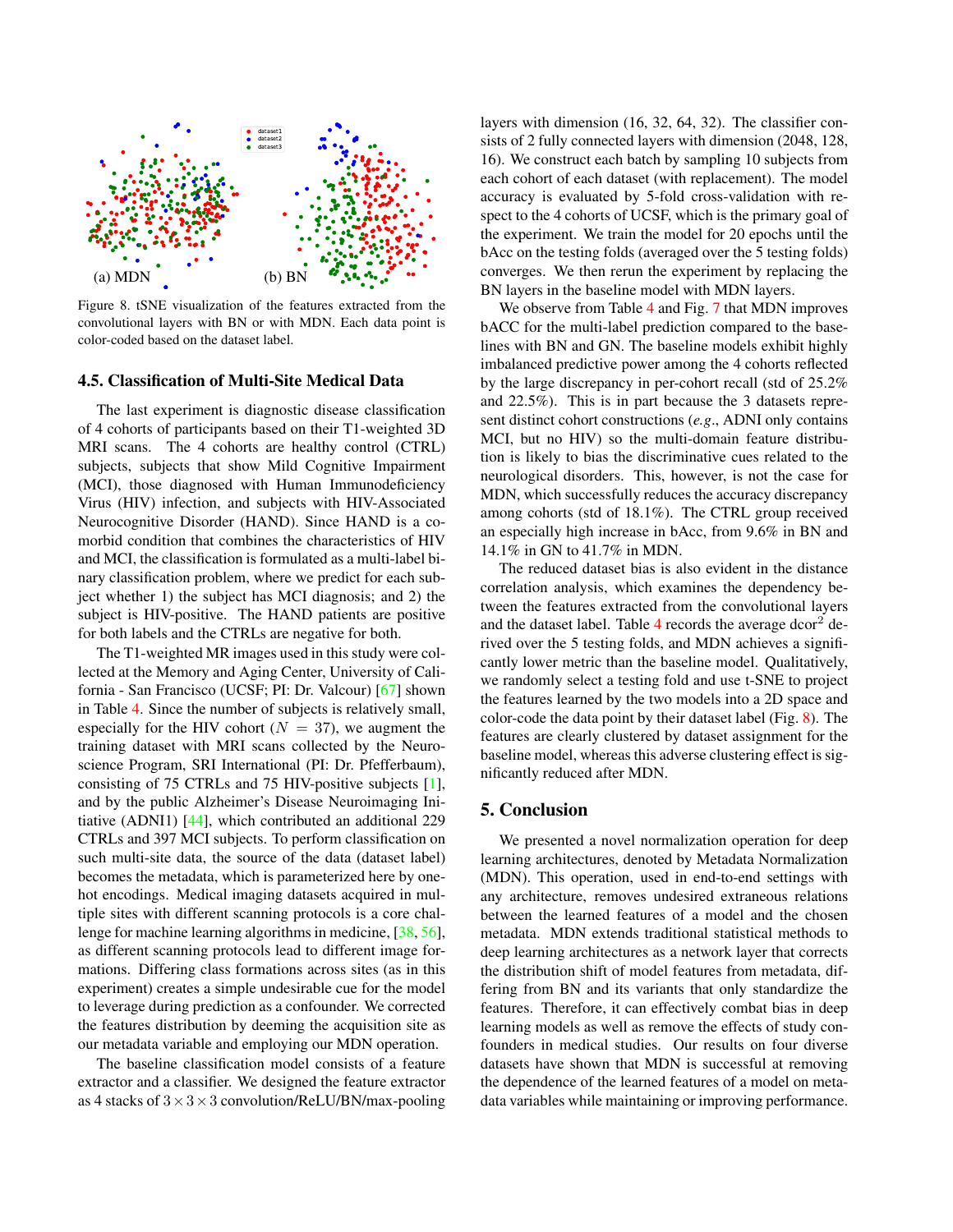Acknowledgements. This study was partially supported by NIH Grants (AA017347, MH113406, and MH098759), Schmidt Futures Gift, and Stanford Institute for Human-Centered AI (HAI) AWS Cloud Credit.

### References

- <span id="page-8-8"></span>[1] Ehsan Adeli, Dongjin Kwon, Qingyu Zhao, Adolf Pfefferbaum, Natalie M Zahr, Edith V Sullivan, and Kilian M Pohl. Chained regularization for identifying brain patterns specific to hiv infection. *Neuroimage*, 183:425–437, 2018.
- <span id="page-8-1"></span>[2] Ehsan Adeli\*, Qingyu Zhao\*, Adolf Pfefferbaum, Edith V Sullivan, Li Fei-Fei, Juan Carlos Niebles, and Kilian M Pohl. Representation learning with statistical independence to mitigate bias. *arXiv preprint arXiv:1910.03676*, 2019.
- <span id="page-8-17"></span>[3] Ehsan Adeli\*, Qingyu Zhao\*, Natalie M Zahr, Aimee Goldstone, Adolf Pfefferbaum, Edith V Sullivan, and Kilian M Pohl. Deep learning identifies morphological determinants of sex differences in the pre-adolescent brain. *NeuroImage*, 223:117293, 2020.
- <span id="page-8-6"></span>[4] Kei Akuzawa, Yusuke Iwasawa, and Yutaka Matsuo. Adversarial invariant feature learning with accuracy constraint for domain generalization. *arXiv preprint arXiv:1904.12543*, 2019.
- <span id="page-8-20"></span>[5] Mohsan Alvi, Andrew Zisserman, and Christoffer Nellåker. Turning a blind eye: Explicit removal of biases and variation from deep neural network embeddings. In *Proceedings of the European Conference on Computer Vision (ECCV)*, pages 0– 0, 2018.
- <span id="page-8-9"></span>[6] Jimmy Lei Ba, Jamie Ryan Kiros, and Geoffrey E Hinton. Layer normalization. *arXiv preprint arXiv:1607.06450*, 2016.
- <span id="page-8-0"></span>[7] Yasaman Bahri, Jonathan Kadmon, Jeffrey Pennington, Sam S Schoenholz, Jascha Sohl-Dickstein, and Surya Ganguli. Statistical mechanics of deep learning. *Annual Review of Condensed Matter Physics*, 2020.
- <span id="page-8-21"></span>[8] Alexander Basilevsky. Dover, 2005.
- <span id="page-8-14"></span>[9] Tolga Bolukbasi, Kai-Wei Chang, James Y Zou, Venkatesh Saligrama, and Adam T Kalai. Man is to computer programmer as woman is to homemaker? debiasing word embeddings. In *Advances in neural information processing systems*, pages 4349–4357, 2016.
- <span id="page-8-5"></span>[10] M Alan Brookhart, Til Stürmer, Robert J Glynn, Jeremy Rassen, and Sebastian Schneeweiss. Confounding control in healthcare database research: challenges and potential approaches. *Medical care*, 48(6 0):S114, 2010.
- <span id="page-8-2"></span>[11] Joy Buolamwini and Timnit Gebru. Gender shades: Intersectional accuracy disparities in commercial gender classification. In *Conference on fairness, accountability and transparency*, pages 77–91, 2018.
- <span id="page-8-27"></span>[12] Joao Carreira and Andrew Zisserman. Quo vadis, action recognition? a new model and the kinetics dataset. In *proceedings of the IEEE Conference on Computer Vision and Pattern Recognition*, pages 6299–6308, 2017.
- <span id="page-8-16"></span>[13] Ruth Chadwick. Gender and the human genome. *Mens Sana Monographs*, 7(1):10, 2009.
- <span id="page-8-28"></span>[14] Tianyi Chen, Georgios Giannakis, Tao Sun, and Wotao Yin. Lag: Lazily aggregated gradient for communication-efficient distributed learning. In *Advances in Neural Information Pro-*

*cessing Systems*, pages 5050–5060, 2018.

- <span id="page-8-3"></span>[15] Jinwoo Choi, Chen Gao, Joseph Messou, and Jia-Bin Huang. Why can't i dance in the mall? learning to mitigate scene bias in action recognition. 12 2019.
- <span id="page-8-15"></span>[16] Marta R Costa-jussa. An analysis of gender bias studies in ` natural language processing. *Nature Machine Intelligence*, pages 1–2, 2019.
- <span id="page-8-29"></span>[17] Alexandre Défossez and Francis Bach. Adabatch: Efficient gradient aggregation rules for sequential and parallel stochastic gradient methods. *arXiv preprint arXiv:1711.01761*, 2017.
- <span id="page-8-25"></span>[18] Jia Deng, Wei Dong, Richard Socher, Li-Jia Li, Kai Li, and Li Fei-Fei. Imagenet: A large-scale hierarchical image database. In *2009 IEEE conference on computer vision and pattern recognition*, pages 248–255. Ieee, 2009.
- <span id="page-8-10"></span>[19] NA Diamantidis, Dimitris Karlis, and Emmanouel A Giakoumakis. Unsupervised stratification of cross-validation for accuracy estimation. *Artificial Intelligence*, 116(1-2):1–16, 2000.
- <span id="page-8-26"></span>[20] Ali Diba, Mohsen Fayyaz, Vivek Sharma, Manohar Paluri, Jürgen Gall, Rainer Stiefelhagen, and Luc Van Gool. Large scale holistic video understanding. In *European Conference on Computer Vision*, pages 593–610. Springer, 2020.
- <span id="page-8-13"></span>[21] Eran Eidinger, Roee Enbar, and Tal Hassner. Age and gender estimation of unfiltered faces. *IEEE Transactions on Information Forensics and Security*, 9(12):2170–2179, 2014.
- <span id="page-8-18"></span>[22] Lise Eliot. Neurosexism: the myth that men and women have different brains. *Nature*, 566(7745):453–455, 2019.
- <span id="page-8-11"></span>[23] Michael Feldman. *Computational fairness: Preventing machine-learned discrimination*. PhD thesis, 2015.
- <span id="page-8-23"></span>[24] Thomas B Fitzpatrick. The validity and practicality of sunreactive skin types i through vi. *Archives of dermatology*, 124(6):869–871, 1988.
- <span id="page-8-19"></span>[25] Anna Fry, Thomas J Littlejohns, Cathie Sudlow, Nicola Doherty, Ligia Adamska, Tim Sprosen, Rory Collins, and Naomi E Allen. Comparison of sociodemographic and health-related characteristics of uk biobank participants with those of the general population. *American journal of epidemiology*, 186(9):1026–1034, 2017.
- <span id="page-8-7"></span>[26] Yaroslav Ganin, Evgeniya Ustinova, Hana Ajakan, Pascal Germain, Hugo Larochelle, François Laviolette, Mario Marchand, and Victor Lempitsky. Domain-adversarial training of neural networks. *The Journal of Machine Learning Research*, 17(1):2096–2030, 2016.
- <span id="page-8-24"></span><span id="page-8-22"></span>[27] Adam Geitgey. Face recognition. *Adam Geitgey*, 3, 2017.
- [28] Kensho Hara, Hirokatsu Kataoka, and Yutaka Satoh. Learning spatio-temporal features with 3d residual networks for action recognition. In *Proceedings of the IEEE International Conference on Computer Vision Workshops*, pages 3154– 3160, 2017.
- <span id="page-8-12"></span>[29] Moritz Hardt, Eric Price, and Nati Srebro. Equality of opportunity in supervised learning. In *Advances in neural information processing systems*, pages 3315–3323, 2016.
- <span id="page-8-4"></span>[30] De-An Huang, Vignesh Ramanathan, Dhruv Kumar Mahajan, Lorenzo Torresani, Manohar Paluri, Li Fei-Fei, and Juan Carlos Niebles. What makes a video a video: Analyzing temporal information in video understanding models and datasets. *2018 IEEE/CVF Conference on Computer Vision and Pattern Recognition*, pages 7366–7375, 2018.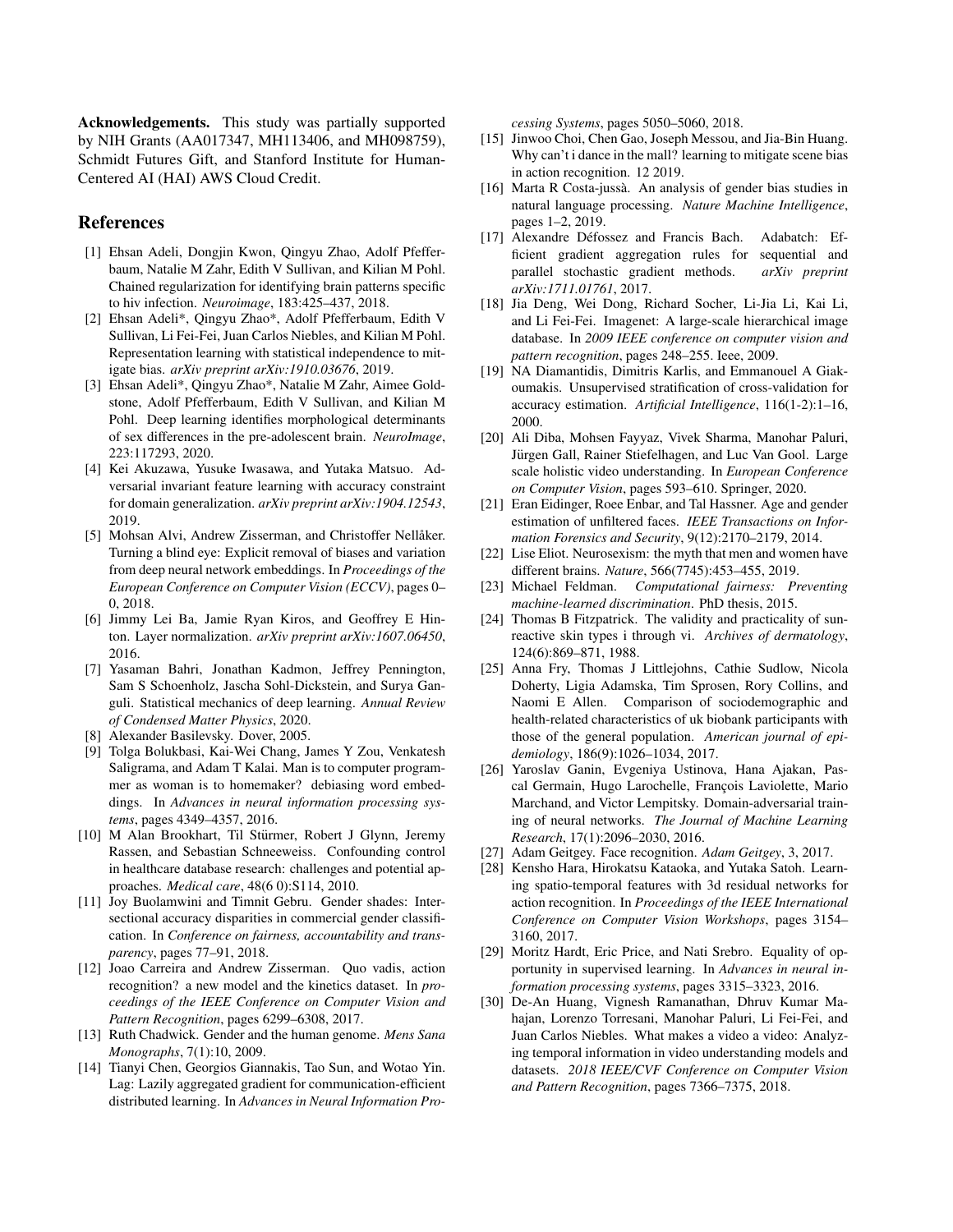- <span id="page-9-0"></span>[31] Sergey Ioffe and Christian Szegedy. Batch normalization: Accelerating deep network training by reducing internal covariate shift. *arXiv preprint arXiv:1502.03167*, 2015.
- <span id="page-9-11"></span>[32] Heinrich Jiang and Ofir Nachum. Identifying and correcting label bias in machine learning. In *International Conference on Artificial Intelligence and Statistics*, pages 702–712, 2020.
- <span id="page-9-20"></span>[33] James E Johndrow, Kristian Lum, et al. An algorithm for removing sensitive information: application to raceindependent recidivism prediction. *The Annals of Applied Statistics*, 13(1):189–220, 2019.
- <span id="page-9-15"></span>[34] Amit Kaushal, Russ Altman, and Curt Langlotz. Geographic distribution of us cohorts used to train deep learning algorithms. *Jama*, 324(12):1212–1213, 2020.
- <span id="page-9-12"></span>[35] Brendan F Klare, Ben Klein, Emma Taborsky, Austin Blanton, Jordan Cheney, Kristen Allen, Patrick Grother, Alan Mah, and Anil K Jain. Pushing the frontiers of unconstrained face detection and recognition: Iarpa janus benchmark a. In *Proceedings of the IEEE conference on computer vision and pattern recognition*, pages 1931–1939, 2015.
- <span id="page-9-10"></span>[36] Jason Koh, Dezhi Hong, Rajesh Gupta, Kamin Whitehouse, Hongning Wang, and Yuvraj Agarwal. Plaster: An integration, benchmark, and development framework for metadata normalization methods. In *Proceedings of the 5th Conference on Systems for Built Environments*, pages 1–10, 2018.
- <span id="page-9-17"></span>[37] Christos Louizos, Kevin Swersky, Yujia Li, Max Welling, and Richard Zemel. The variational fair autoencoder. *arXiv preprint arXiv:1511.00830*, 2015.
- <span id="page-9-27"></span>[38] Qiongmin Ma, Tianhao Zhang, Marcus V Zanetti, Hui Shen, Theodore D Satterthwaite, Daniel H Wolf, Raquel E Gur, Yong Fan, Dewen Hu, Geraldo F Busatto, et al. Classification of multi-site mr images in the presence of heterogeneity using multi-task learning. *NeuroImage: Clinical*, 19:476– 486, 2018.
- <span id="page-9-1"></span>[39] Dougal Maclaurin, David Duvenaud, and Ryan Adams. Gradient-based hyperparameter optimization through reversible learning. In *International Conference on Machine Learning*, pages 2113–2122, 2015.
- <span id="page-9-18"></span>[40] David Madras, Elliot Creager, Toniann Pitassi, and Richard Zemel. Learning adversarially fair and transferable representations. *arXiv preprint arXiv:1802.06309*, 2018.
- <span id="page-9-7"></span>[41] Roseanne McNamee. Regression modelling and other methods to control confounding. *Occupational and environmental medicine*, 62(7):500–506, 2005.
- <span id="page-9-5"></span>[42] Daniel Moyer, Shuyang Gao, Rob Brekelmans, Aram Galstyan, and Greg Ver Steeg. Invariant representations without adversarial training. In S. Bengio, H. Wallach, H. Larochelle, K. Grauman, N. Cesa-Bianchi, and R. Garnett, editors, *Advances in Neural Information Processing Systems 31*, pages 9084–9093. 2018.
- <span id="page-9-9"></span>[43] J. Neter, M. H. Kutner, C. J. Nachtsheim, and W. Wasserman. volume 4. McGraw-Hill/Irwin, Chicago, 1996.
- <span id="page-9-26"></span>[44] Ronald Carl Petersen, PS Aisen, Laurel A Beckett, MC Donohue, AC Gamst, Danielle J Harvey, CR Jack, WJ Jagust, LM Shaw, AW Toga, et al. Alzheimer's disease neuroimaging initiative (adni): clinical characterization. *Neurology*, 74(3):201–209, 2010.
- <span id="page-9-8"></span>[45] Mohamad Amin Pourhoseingholi, Ahmad Reza Baghestani, and Mohsen Vahedi. How to control confounding effects by

statistical analysis. *Gastroenterology and hepatology from bed to bench*, 5(2):79, 2012.

- <span id="page-9-3"></span>[46] Babak Salimi, Luke Rodriguez, Bill Howe, and Dan Suciu. Interventional fairness: Causal database repair for algorithmic fairness. In *Proceedings of the 2019 International Conference on Management of Data*, pages 793–810, 2019.
- <span id="page-9-13"></span>[47] Shreya Shankar, Yoni Halpern, Eric Breck, James Atwood, Jimbo Wilson, and D Sculley. No classification without representation: Assessing geodiversity issues in open data sets for the developing world. *arXiv preprint arXiv:1711.08536*, 2017.
- <span id="page-9-24"></span>[48] Karen Simonyan and Andrew Zisserman. Very deep convolutional networks for large-scale image recognition. *arXiv preprint arXiv:1409.1556*, 2014.
- <span id="page-9-25"></span>[49] Saurabh Singh and Shankar Krishnan. Filter response normalization layer: Eliminating batch dependence in the training of deep neural networks. In *Proceedings of the IEEE/CVF Conference on Computer Vision and Pattern Recognition*, pages 11237–11246, 2020.
- <span id="page-9-16"></span>[50] Kraig R Stevenson, Joseph D Coolon, and Patricia J Wittkopp. Sources of bias in measures of allele-specific expression derived from rna-seq data aligned to a single reference genome. *BMC genomics*, 14(1):536, 2013.
- <span id="page-9-14"></span>[51] Tony Sun, Andrew Gaut, Shirlyn Tang, Yuxin Huang, Mai ElSherief, Jieyu Zhao, Diba Mirza, Elizabeth Belding, Kai-Wei Chang, and William Yang Wang. Mitigating gender bias in natural language processing: Literature review. *arXiv preprint arXiv:1906.08976*, 2019.
- <span id="page-9-22"></span>[52] Ilya Sutskever, James Martens, George Dahl, and Geoffrey Hinton. On the importance of initialization and momentum in deep learning. In *International conference on machine learning*, pages 1139–1147. PMLR, 2013.
- <span id="page-9-23"></span>[53] Gábor J Székely, Maria L Rizzo, Nail K Bakirov, et al. Measuring and testing dependence by correlation of distances. *The annals of statistics*, 35(6):2769–2794, 2007.
- <span id="page-9-21"></span>[54] Zilong Tan, Samuel Yeom, Matt Fredrikson, and Ameet Talwalkar. Learning fair representations for kernel models. In *International Conference on Artificial Intelligence and Statistics*, pages 155–166. PMLR, 2020.
- <span id="page-9-6"></span>[55] Eric Tzeng, Judy Hoffman, Kate Saenko, and Trevor Darrell. Adversarial discriminative domain adaptation. In *Proceedings of the IEEE Conference on Computer Vision and Pattern Recognition*, pages 7167–7176, 2017.
- <span id="page-9-28"></span>[56] Christian Wachinger, Anna Rieckmann, and Sebastian Pölsterl. Detect and correct bias in multi-site neuroimaging datasets. *arXiv preprint arXiv:2002.05049*, 2020.
- <span id="page-9-2"></span>[57] Haohan Wang, Zhenglin Wu, and Eric P Xing. Removing confounding factors associated weights in deep neural networks improves the prediction accuracy for healthcare applications. In *Pac Symp Biocomput.*, pages 54–65. World Scientific, 2019.
- <span id="page-9-19"></span>[58] Tianlu Wang, Jieyu Zhao, Mark Yatskar, Kai-Wei Chang, and Vicente Ordonez. Balanced datasets are not enough: Estimating and mitigating gender bias in deep image representations. In *Proceedings of the IEEE/CVF International Conference on Computer Vision*, pages 5310–5319, 2019.
- <span id="page-9-4"></span>[59] Merriam Webster. *Metadata* [https://www.merriam](https://www.merriam-webster.com/dictionary/metadata)[webster.com/dictionary/metadata](https://www.merriam-webster.com/dictionary/metadata), 2020 (accessed Nov 14, 2020).